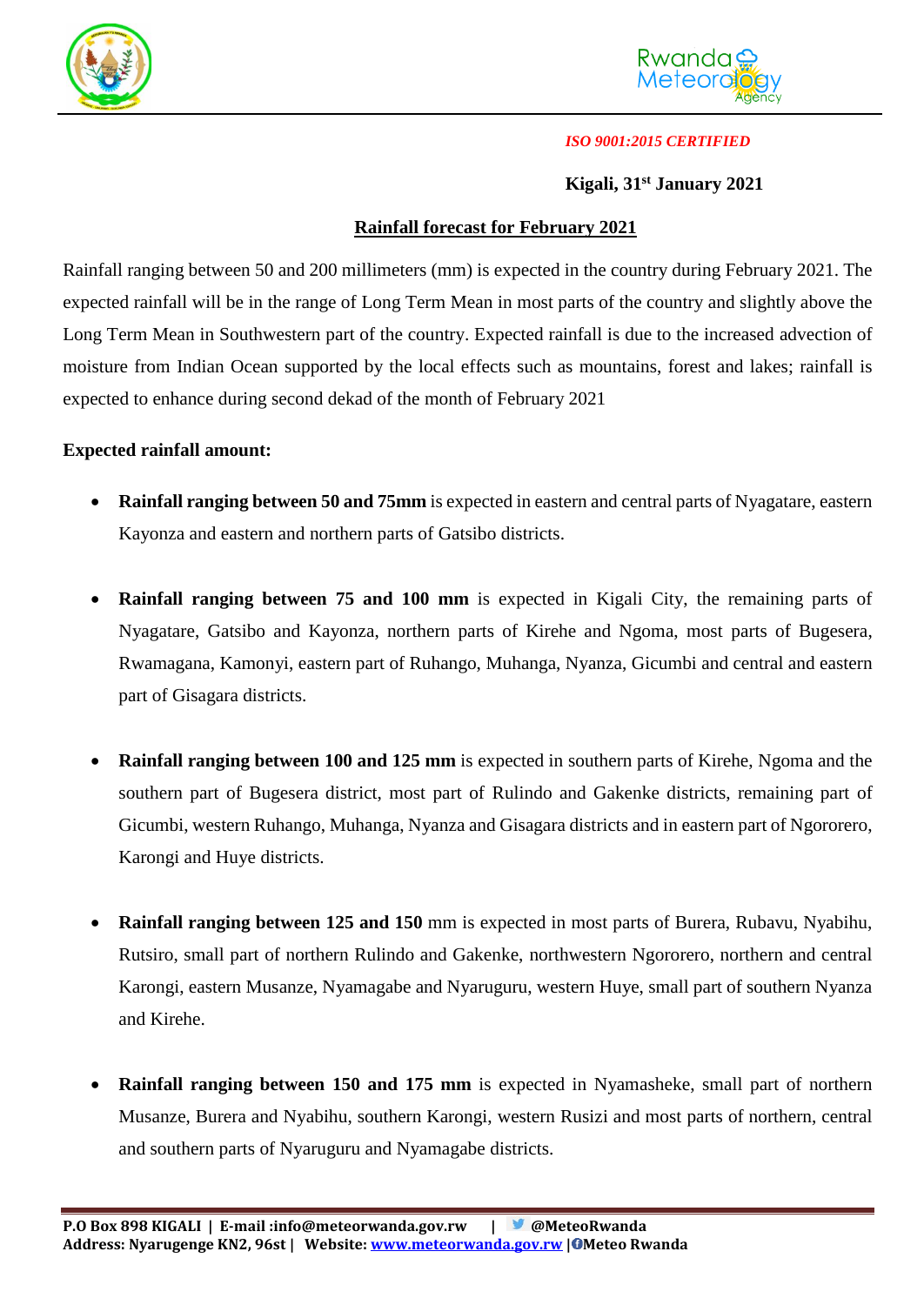

 **Rainfall ranging between 175 and 200 mm** is expected in eastern part of Rusizi, southwestern part of Nyamagabe and western part of Nyaruguru districts.

For more details on rainfall distribution, please refer to the map below: